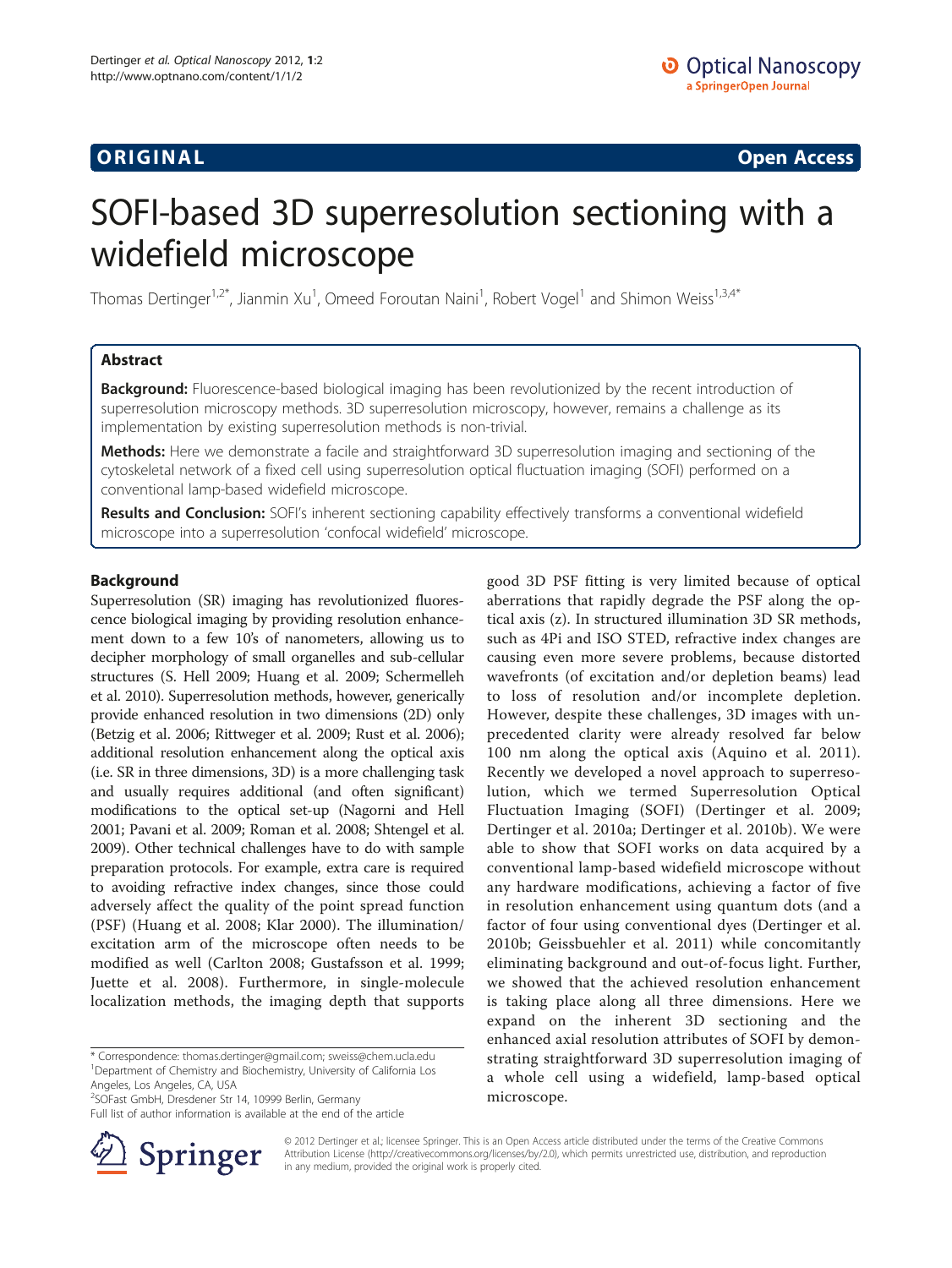<span id="page-1-0"></span>

Figure 1 Lateral cross-sections. Subset of images recorded along the optical axis (in steps of 1.2um, starting with e lowest slice on the left side). Upper panels: Original widefield fluorescence images Lower panels: SOFI images. The optical sectioning capabilities are evident as well as the resolution gain along x-y. The SOFI images were processed using 2000 frames per z-position. Fluorescence images are representing the average of 2000 frames. Scalebar 20 μm.

# **Methods**

The tubulin network of fixed HELA cells was immunostained with infrared emitting quantum dots (QD800, LifeTec, USA). A conventional LED-based (Aura light engine, Lumencor Inc., USA) widefield microscope (Nikon Eclipse Ti, Nikon Inc. USA) equipped with a piezo objective holder was used to successively acquire movies at different foci. 2000 frames were acquired per given height, with 32 height steps of 200 nm each. Excitation wavelength was 460–480 nm. Data were recorded using a 600 nm long pass. The acquisition time per given height was 60s. Each movie (single height) was processed using the SOFI algorithm adjusted for time lag zero only using cross-cumulants (see (Dertinger et al. [2010a\)](#page-3-0)). Data analysis was done with home-written Matlab routines. Imaris (Bitplane, USA) was used for 3D rendering.

# Results and discussion

Figure 1 shows a sub-set of the original widefield fluorescence and corresponding SOFI images of the tubulin network of fixed HeLa cells immuno-stained with infrared emitting quantum dots (the fully 3D-rendered cell can be found in the Additional files [1](#page-3-0) and [2,](#page-3-0) displaying at a x10 stretched optical axis). The sub-set represent a stack of different height images with height steps of 1.2 μm (skipping 6 slices at a time, 0 μm, 1.2 μm, 2.4 μm etc.) along the z-axis. The sectioning, background suppression and resolution enhancement afforded by SOFI are apparent for the stack. To determine the resolution gain along the optical axis, we took an x-z cross-section of the 3D stack and analyzed an intensity profile along the z-direction. Such an analysis indeed demonstrates an increased resolution along the optical axis, as shown in Figure 2. The resolution enhancement along the optical



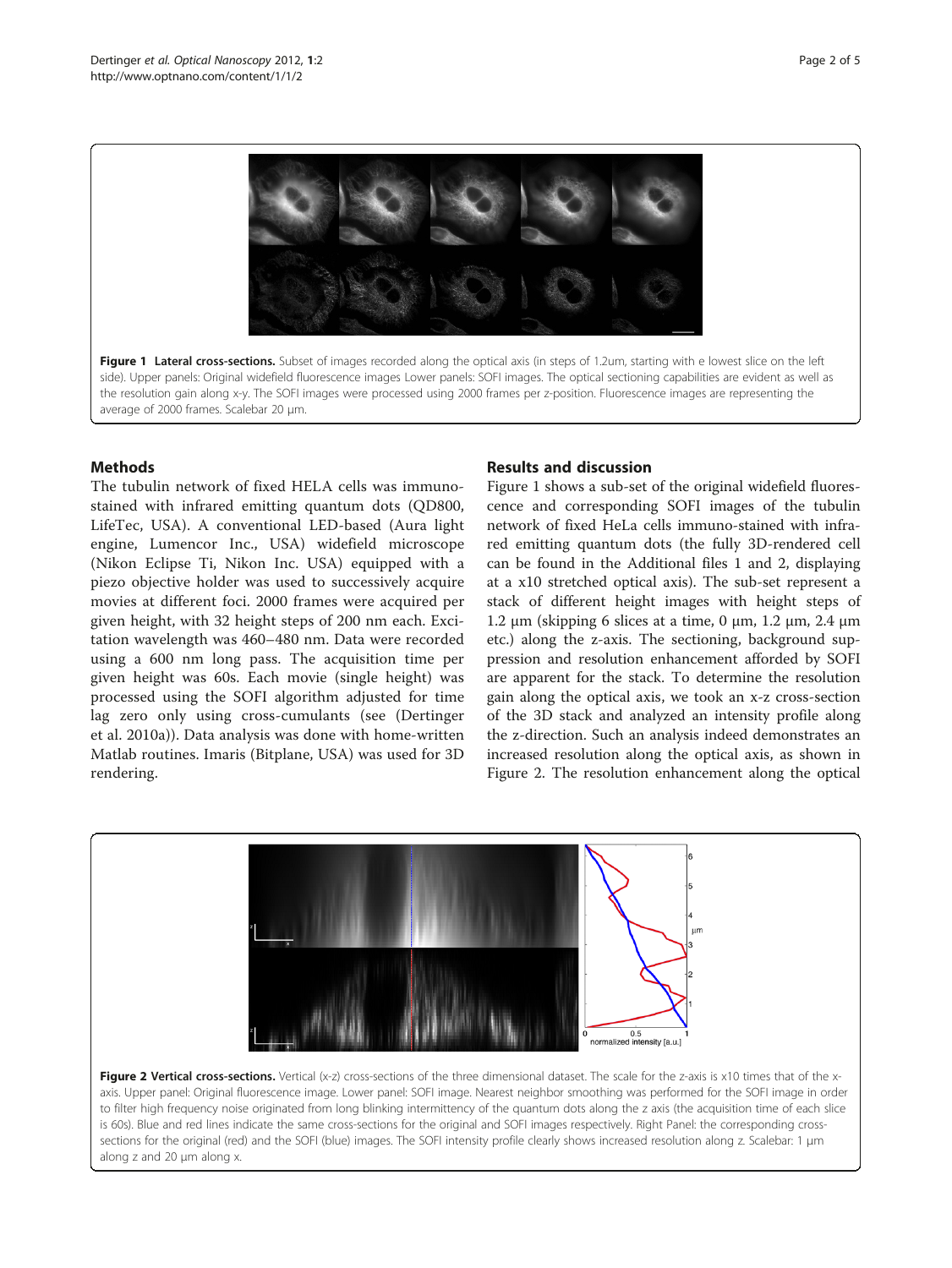<span id="page-2-0"></span>

axis is however difficult to estimate, since the axial resolution of the original widefield data set is ill-defined (a diffraction limited axial resolution is well defined for a confocal microscope, but not for a widefiled microscope). We can however give an upper bound for the SOFI resolution along the z-axis of  $1.2 \mu m$ , as this is the distance between the resolved peaks in Figure [2](#page-1-0).

We also evaluated the normalized FFT power spectrum of both (widefield and SOFI) data sets along the  $k_x = k_y = 0$  axis in order to examine if the support of the original FFT spectrum is indeed extended for the SOFI processed data set. An extended support is the manifestation of the achieved superresolution along the optical axis. The FFT spectra shown in Figure 3 indeed differ from each other, however a clear cut-off frequency cannot be deduced, leaving the determination of the resolution enhancement inconclusive (we note, however, that in a previous publication we were able demonstrate



Figure 4 Lateral resolution gain. Estimating the resolution gain in the x-y-plane. A) Fluorescence image. B) SOFI image. The boxed regions are displayed magnified and intensity-normalized in C) and E). Blue and red lines indicate where the cross-section was taken in order to evaluate the resolution gain. D): intensity profiles along the lines of C) and E). Blue line: Cross-section of the original fluorescence image. Red line: Cross-section of the SOFI image. As can be seen the blue line displays a dip indicating a higher resolution. The distance between the vertical black lines amounts to 215 nm, which is 14% higher than the theoretically expected resolution of 188 nm. Scalebar in A) and B) 20 μm; C) and E) 1 μm.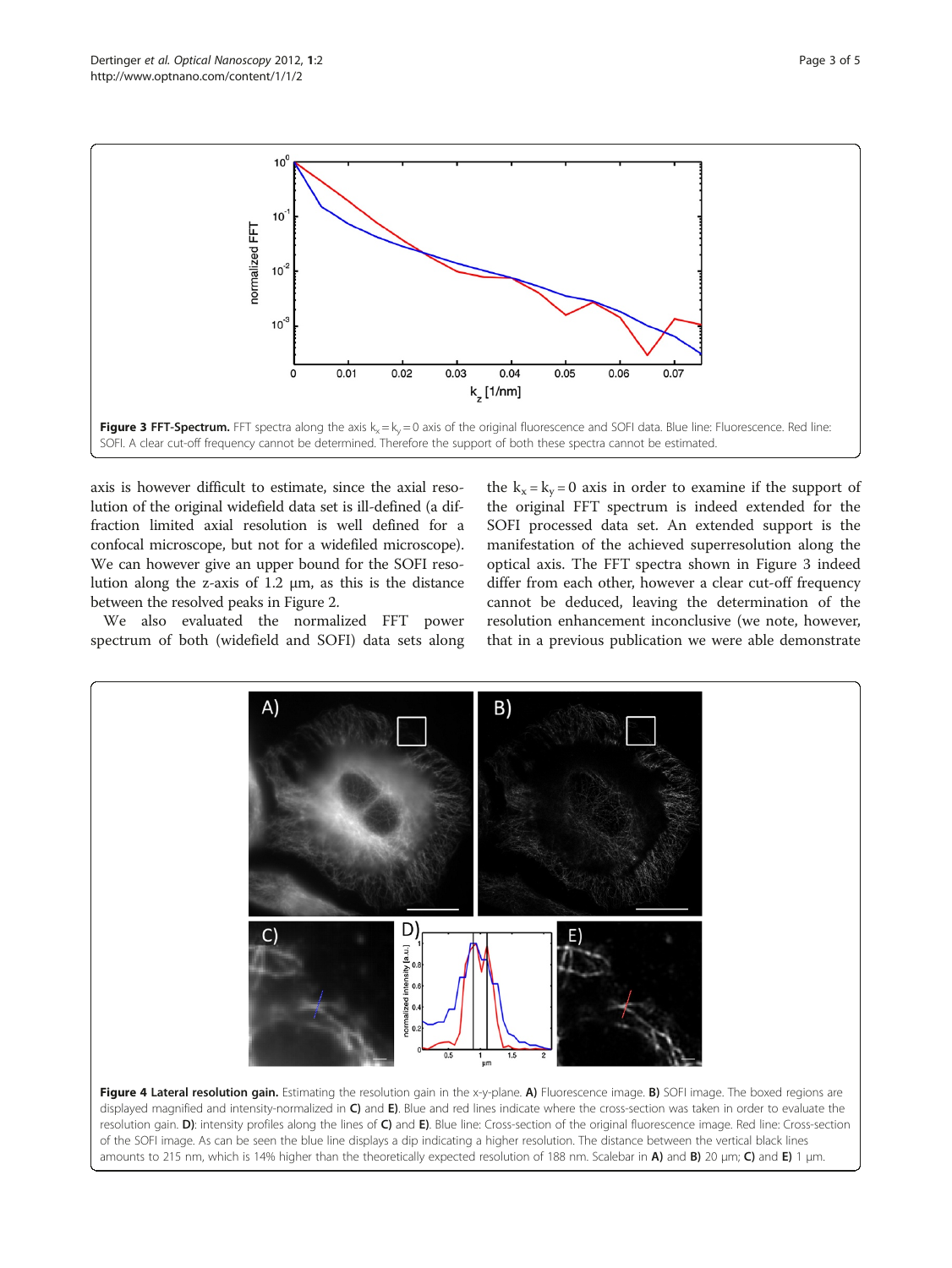<span id="page-3-0"></span>the axial resolution enhancement by measuring the PSF of a single blinking QDs (Dertinger et al. 2009)). Since different slices were acquired at different times, the gain in axial resolution was somewhat compromised. Ideally, several z-slices should be acquired simultaneously in order to simultaneously capture blinking statistics of different voxels along z.

To prove concurrent resolution enhancement in x, y and z, we also estimated the resolution gain in the lateral direction (x-y-plane) by taking an intensity crosssection of a single image z-slice. The result is shown in Figure [4](#page-2-0). As expected, the resolution gain amounts to almost a factor of two. The theoretical resolution limit can be calculated using the Rayleigh criterion:  $0.61*800$  nm/ $1.3$  = 375 nm. Therefore for the SOFI image we expected a resolution of no better than 188 nm, which is the limit for a noise-free dataset. Since our dataset contains noise, the achievable resolution will be less than a factor of two. The achieved SOFI resolution was 215 nm, slightly higher than expected, most likely due to non-perfect optics and noise.

# Conclusion

We demonstrated SOFI-based 3D superresolution imaging of a whole cell using a conventional, unmodified, widefield microscope. These findings demonstrate the power and increased utility of the SOFI algorithm and could possibly allow extending these capabilities to deep tissue 3D superresolution imaging in the future. While QDs have many advantages, a drawback for SOFI analysis is their non-trivial power-law intermittency (blinking) behavior (Kuno et al. 2000). While for the second-order SOFI images the power-law blinking is not problematic, it has a stronger impact on higher order SOFI images (see discussion in (Dertinger et al. 2009)). A Poisson blinking process (as for triplet states of dyes and fluorescent proteins) does not suffer from this limitation and therefore is more amenable for higher order analysis.

Further axial resolution enhancement is expected if a multi-z-view acquisition is employed.

# Additional files

[Additional file 1](http://www.biomedcentral.com/content/supplementary/2192-2853-1-2-S1.avi): Shows the 3D rendered version of the original data set. The optical axis is displayed x10 stretched.

[Additional file 2](http://www.biomedcentral.com/content/supplementary/2192-2853-1-2-S2.avi): Shows the 3D rendered version of the SOFI data set. The optical axis is displayed x10 stretched.

#### Competing interests

TD and SW are shareholders of SOFast GmbH Berlin, a company aiming for the commercial advancement and exploration of the SOFI technology. All other Authors declare that they do not have competing interests.

#### Acknowledgements

This work was supported by the National Institute of Health (NIH) grant# 5R01EB000312 and grant# 1R01GM086197 (to SW).

#### Author details

<sup>1</sup>Department of Chemistry and Biochemistry, University of California Los Angeles, Los Angeles, CA, USA. <sup>2</sup>SOFast GmbH, Dresdener Str 14, 10999 Berlin, Germany. <sup>3</sup>Department of Physiology University of California Los Angeles, UCLA, Los Angeles, USA. <sup>4</sup>California NanoSystems Institute University of California Los Angeles, UCLA, Los Angeles, USA.

#### Authors' contributions

TD: designed experiments, evaluated the data, prepared the manuscript. JXU: prepared the QDs for immuno-staining. OF: performed measurements. RV: designed experiments and performed measurements. SW: designed experiments and prepared the manuscript. All authors approved. All authors read and approved the final manuscript.

### Received: 24 November 2011 Accepted: 25 January 2012 Published: 25 April 2012

#### References

- Aquino D, Schönle A, Geisler C, Middendorff CV, Wurm CA, Okamura Y, Lang T et al (2011) Two-color nanoscopy of three-dimensional volumes by 4Pi detection of stochastically switched fluorophores. Nat Methods 8(4):353–359. doi[:10.1038/](http://dx.doi.org/10.1038/nmeth.1583) [nmeth.1583](http://dx.doi.org/10.1038/nmeth.1583), Nature Publishing Group, a division of Macmillan Publishers Limited. All Rights Reserved
- Betzig E, Patterson GH, Sougrat R, Lindwasser OW, Olenych S, Bonifacino JS, Davidson MW et al (2006) Imaging intracellular fluorescent proteins at nanometer resolution. Science (New York, NY) 313(5793):1642–1645. doi:[10.1126/science.1127344](http://dx.doi.org/10.1126/science.1127344)
- Carlton PM (2008) Three-dimensional structured illumination microscopy and its application to chromosome structure. Chromosome research: an international journal on the molecular, supramolecular and evolutionary aspects of chromosome biology 16(3):351–365. doi:[10.1007/s10577-008-1231-9](http://dx.doi.org/10.1007/s10577-008-1231-9)
- Dertinger T, Colyer R, Iyer G, Weiss S, Enderlein J (2009) Fast, background-free, 3D super-resolution optical fluctuation imaging (SOFI). Proc Natl Acad Sci U S A 106(52):22287–22292. doi:[10.1073/pnas.0907866106](http://dx.doi.org/10.1073/pnas.0907866106)
- Dertinger T, Colyer R, Vogel R, Enderlein J, Weiss S (2010a) Achieving increased resolution and more pixels with Superresolution Optical Fluctuation Imaging (SOFI). Opt Express 18(18):18875. doi[:10.1364/OE.18.018875,](http://dx.doi.org/10.1364/OE.18.018875) OSA
- Dertinger T, Heilemann M, Vogel R, Sauer M, Weiss S (2010b) Superresolution optical fluctuation imaging with organic dyes. Angew Chem Int Ed Engl 49 (49):9441–9443. doi:[10.1002/anie.201004138](http://dx.doi.org/10.1002/anie.201004138)
- Geissbuehler S, Dellagiacoma C, Lasser T (2011) Comparison between SOFI and STORM. Biomedical Optics Express 2(3):408–420, OSA
- Gustafsson MGL, Agard DA, Sedat JW (1999) I5M: 3D widefield light microscopy with better than 100 nm axial resolution. J Microsc 195(1):10–16. doi:[10.1046/](http://dx.doi.org/10.1046/j.1365-2818.1999.00576.x) [j.1365-2818.1999.00576.x,](http://dx.doi.org/10.1046/j.1365-2818.1999.00576.x) Citeseer
- Hell S (2009) Microscopy and its focal switch. Nat Methods 6(1):24–32. doi:[10.1038/nmeth.1291](http://dx.doi.org/10.1038/nmeth.1291)
- Huang B, Bates M, Zhuang X (2009) Super-resolution fluorescence microscopy. Annu Rev Biochem 78:993–1016. doi[:10.1146/annurev.](http://dx.doi.org/10.1146/annurev.biochem.77.061906.092014) [biochem.77.061906.092014,](http://dx.doi.org/10.1146/annurev.biochem.77.061906.092014) Annual Reviews
- Huang B, Jones SA, Brandenburg B, Zhuang X (2008) Whole-cell 3D STORM reveals interactions between cellular structures with nanometer-scale resolution. Nat Methods 5(12):1047–1052. doi:[10.1038/nmeth.1274](http://dx.doi.org/10.1038/nmeth.1274), Nature Publishing Group
- Juette MF, Gould TJ, Lessard MD, Mlodzianoski MJ, Nagpure BS, Bennett BT, Hess ST et al (2008) Three-dimensional sub-100 nm resolution fluorescence microscopy of thick samples. Nat Methods 5(6):527–529, New York: Nature Pub. Group, [2004]
- Klar TA (2000) Fluorescence microscopy with diffraction resolution barrier broken by stimulated emission. Proc Natl Acad Sci 97(15):8206–8210. doi:[10.1073/](http://dx.doi.org/10.1073/pnas.97.15.8206) [pnas.97.15.8206](http://dx.doi.org/10.1073/pnas.97.15.8206)
- Kuno M, Fromm DP, Hamann HF, Gallagher A, Nesbitt DJ (2000) Nonexponential "blinking" kinetics of single CdSe quantum dots: A universal power law behavior. J Chem Phys 112(7):3117–3120. doi[:10.1063/1.480896](http://dx.doi.org/10.1063/1.480896)
- Nagorni M, Hell SW (2001) Coherent use of opposing lenses for axial resolution increase in fluorescence microscopy. I. Comparative study of concepts. J Opt Soc Am A 18(1):36. doi:[10.1364/JOSAA.18.000036,](http://dx.doi.org/10.1364/JOSAA.18.000036) OSA